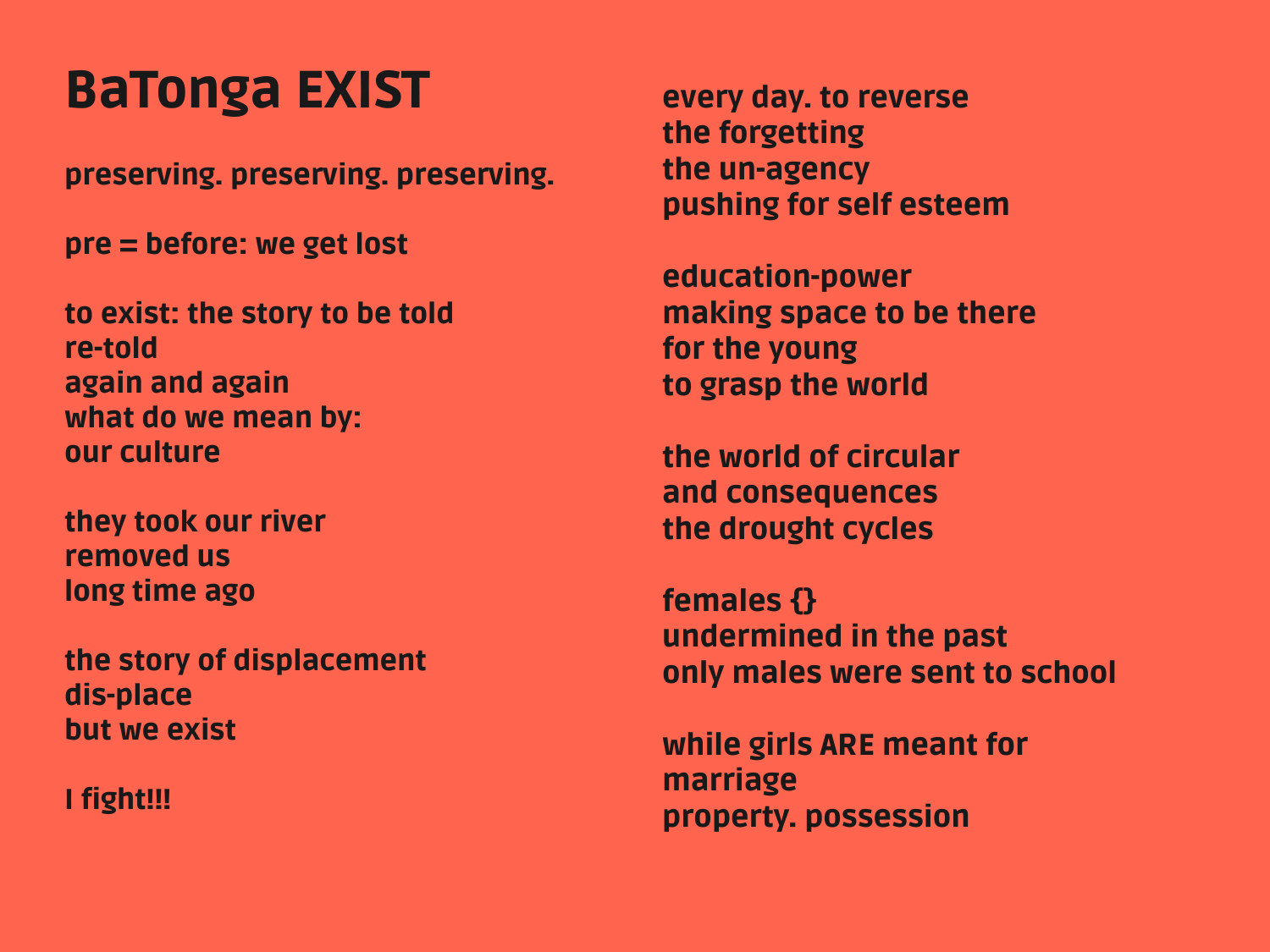the collection of barks the weaving process

must I use English to exist?

what about BaTonga the local language

will the algorithm ever know us do we even want them to know

#### us?

kinship networks the monkey nut tree exists

#### {how long}

our hidden hidden knowledge how to preserve it but not exploit it share but careful

not like Mbila the sacred becoming tourist attraction

the old ways wife inheritance practice the AIDS has disrupted

the kids, l train them mat making they grow up to be skilful

to survive

preserving our culture seven types of stools consequences to our people

preserving our way dances . plays. way of life baobab fruit. bean-like (busika) recording our technologies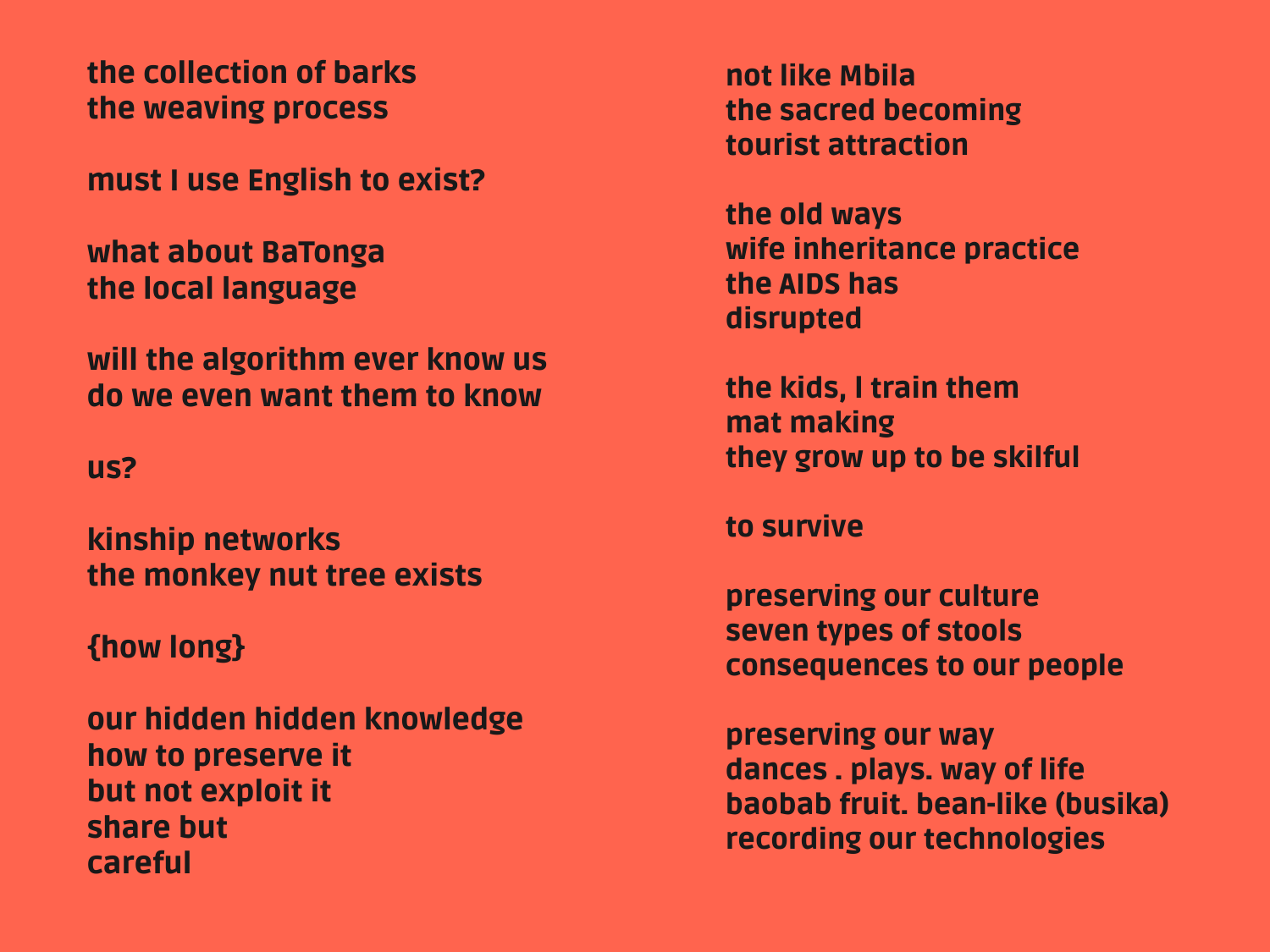our grandparents were smoking inchelwa

water. fire. sorghum. parcel of our identity...

BaTonga EXIST

in our culture we compose a song about what happened

they took our river our water access Zambezi river forced to resettle

we sing

## we sing

we sing as way of correcting each other a whole community what happened will be sang in public when they sing using horns

community accountability

my relative singing in between smoking with the company of the goat

when the lake was walled of Lake Kariba

we sing

along the livestock kraals within the yard to protect from hynas